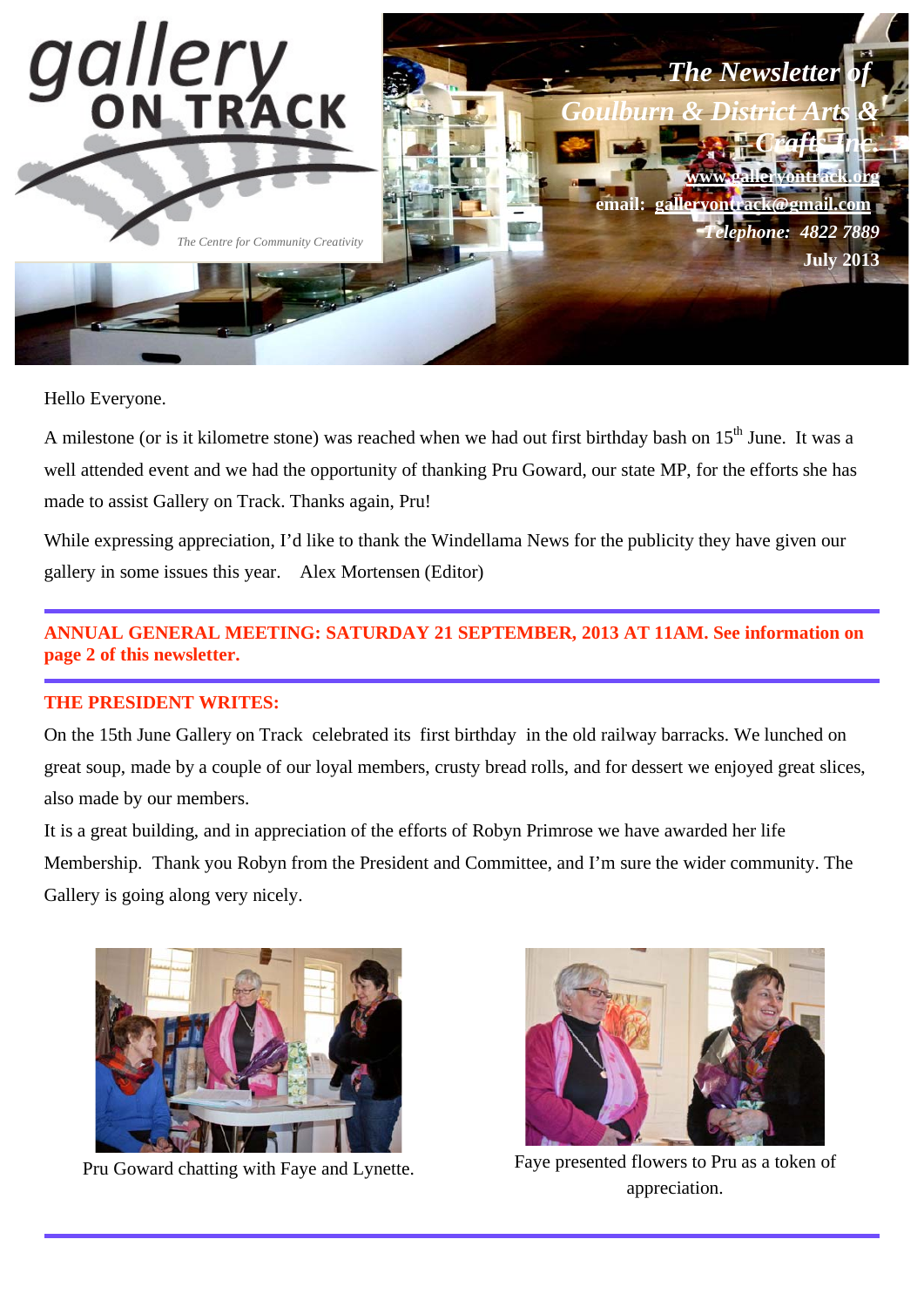**ANNUAL FEES** Reminder about membership \$30 are due BSB 032-721, Account 158234, forms available at gallery, or we can email if necessary. You must be financial to have work for sale in the gallery and to vote at the AGM.

**THINGS WE ARE DOING:** The Committee has decided to purchase a storage container, which will allow items not needed all the time to be removed from Selection Room, Crib Room and gallery. Also the garden is slowly being organised, heavy rain has put it back somewhat.

**ANNUAL GENERAL MEETING at 11am SATURDAY 21st SEPTEMBER, 2013 at Gallery On** 

#### **Track, Blackshaw Road, Goulburn.**

#### **You must be financial to vote at the AGM**

**Business of the meeting** – (from constitution):

All positions will be declared vacant.

- (a) Confirming the minutes of the previous AGM and of any SGM held since the previous AGM; and
- (b) Presenting annual reports: artistic, Committee of Management (CoM), financial; and
- (c) Electing CoM members in accordance with Rules 72 to 77 inclusive; and
- (d) Choosing an auditor (if required) and agreeing on the fee; and
- (e) Checking the Register of Members.

Nominations: Nominations need to be delivered to the Gallery on Track. See attached form.

Proxy: appointment of a proxy: If you want like to appoint a proxy for the meeting, please email our gmail and a form will be sent to you.

Following the AGM we will have a sausage sizzle and members are asked to bring dessert and/or cake/slices.

## **ARTIST OF THE MONTH: Toni Valentine. 19th June - 21st July**

Toni has on display some beautiful textile works including wall hangings and other works such as a scarf and jewellery on the plinth. It is not too late to come and see them – and perhaps buy.

There are more images of Toni's works below.



#### **DO YOU HAVE WORK FOR SALE IN THE GALLERY?**

Selling members are requested to supply their bank account details so your payment can be paid directly to bank. If you are on email your invoice will be emailed to you, if not it will be posted. Please provide this information to the treasurer by post, email or bringing it to the gallery.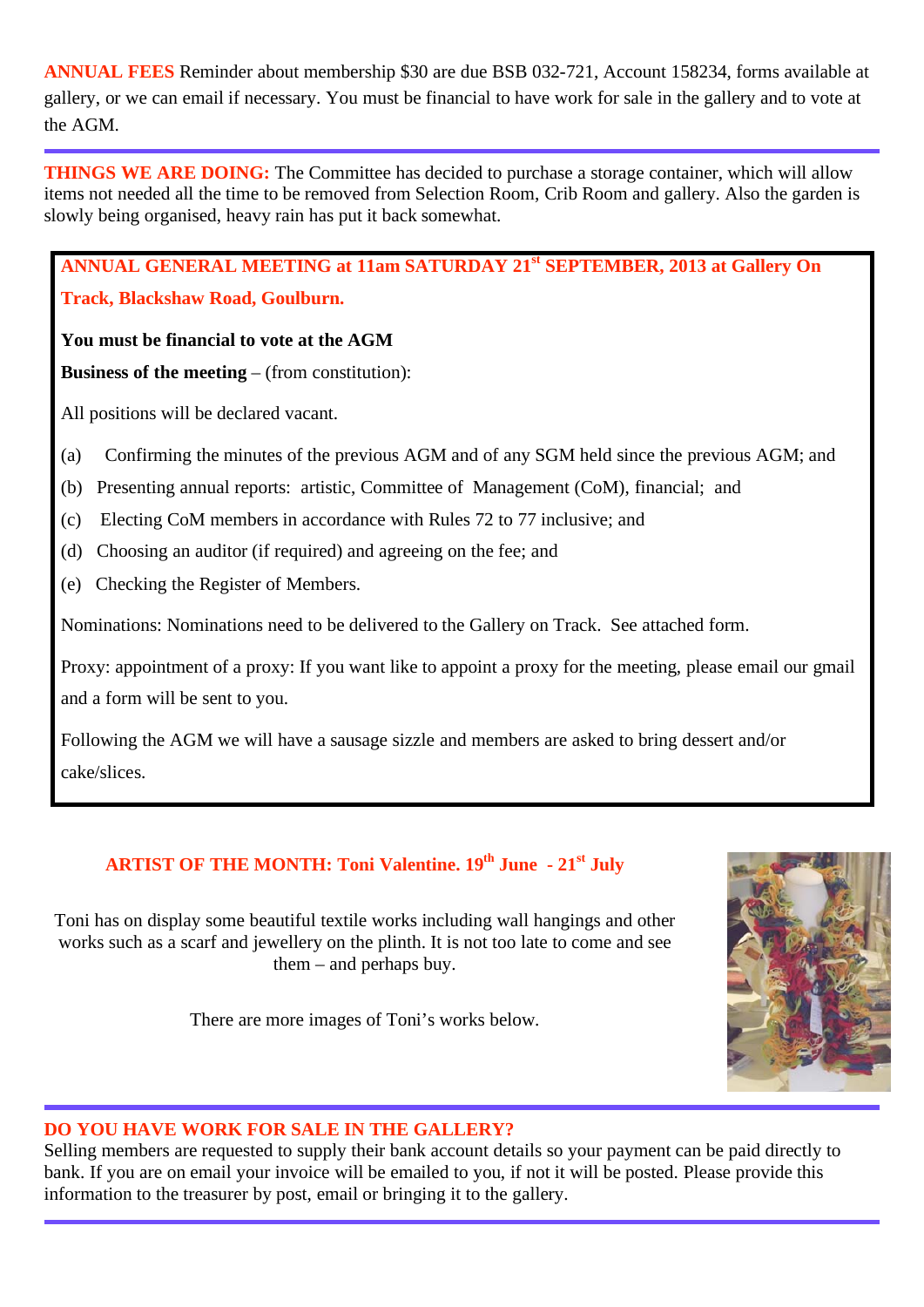GROUPS YOU MAY LIKE TO JOIN: to practice your skills or to learn new skills from other members: Interested members are invited to the following groups running in the crib room **Patchwork** - 1st and 3rd Mondays 10.00 am – 1.30 pm **Needlework** -  $2<sup>nd</sup>$ , 4th and  $5<sup>th</sup>$  (if there is one) Mondays each month 10.00 am – 1.30 pm **Wynne's Friday Art group** (Art/Lino Cut/Any Craft) 10.30am-3.30pm. No lessons – join group and bring own work. Cost \$2 amenities, \$5 towards room hire. Phone Wynne Willis 43 229724. **Carol Divall has felting** workshops periodically – if interested ring Carol 4821 2572.

#### **CRIB ROOM BOOKINGS for 2013**

Sun 14 July – Felt making Workshop with Carol Divall – contact 48212572

Sun 21 July – Goulburn & District Art Society with Gillian Baldock

Sun 28 July – Floating Lily (last Sunday each month until November)

Sun 18 August – Felt making Workshop with Carol Divall – contact 48212572

Sat 31 August – Fiona Hammond – Make your own silk paper

Sat 19 October – Fiona Hammond – Bead embellishment

Sat 30 November – Fiona Hammond – Double Delight Pendant

#### **If you wish to book the Crib Room, please contact Carol Divall.**

## **ARTIST OF THE MONTH: Beryl Skinner 25th July – 18th August. Opening Sunday 28th July at 2.30pm**

Beryl has been working in leather for more than thirty years. She uses a variety of techniques to achieve two tone and 3D effects.

Examples of Ravens Oil dyes, embossed carving and stamping techniques are on display.

Bags, wallets, belts, firescreens and leather worked framed art for sale. There are more images of Beryl's works below.



#### **WORKSHOPS**

Sun 21 July - **Goulburn & District Art Society – Gillian Baldock** – scratchboard – experienced teacher – no experience necessary for participants; 10am-4pm; Fee \$30 which includes membership to GDAS if desired. Sun 18 August – **Carol Divall – Felt making.** Contact Carol 48212572

Sat 31 August – **Fiona Hammond – make your own silk paper** . Two sessions: 10am-12.30; 1.00-3.30pm. \$35. Enquiries: Fiona 48 494489; Fiona@chiatanyadesign.com.au

**Carol Divall** has felting workshops periodically – if interested phone Carol 48 212572.

**THE WINDELLAMA NEWS** website address is: www.**windellama**.com.au You might like to see news about our gallery in it. They give us support so we can give them support by visiting their website.

Gallery on Track with its new verandah roofs. They are a wonderful improvement.



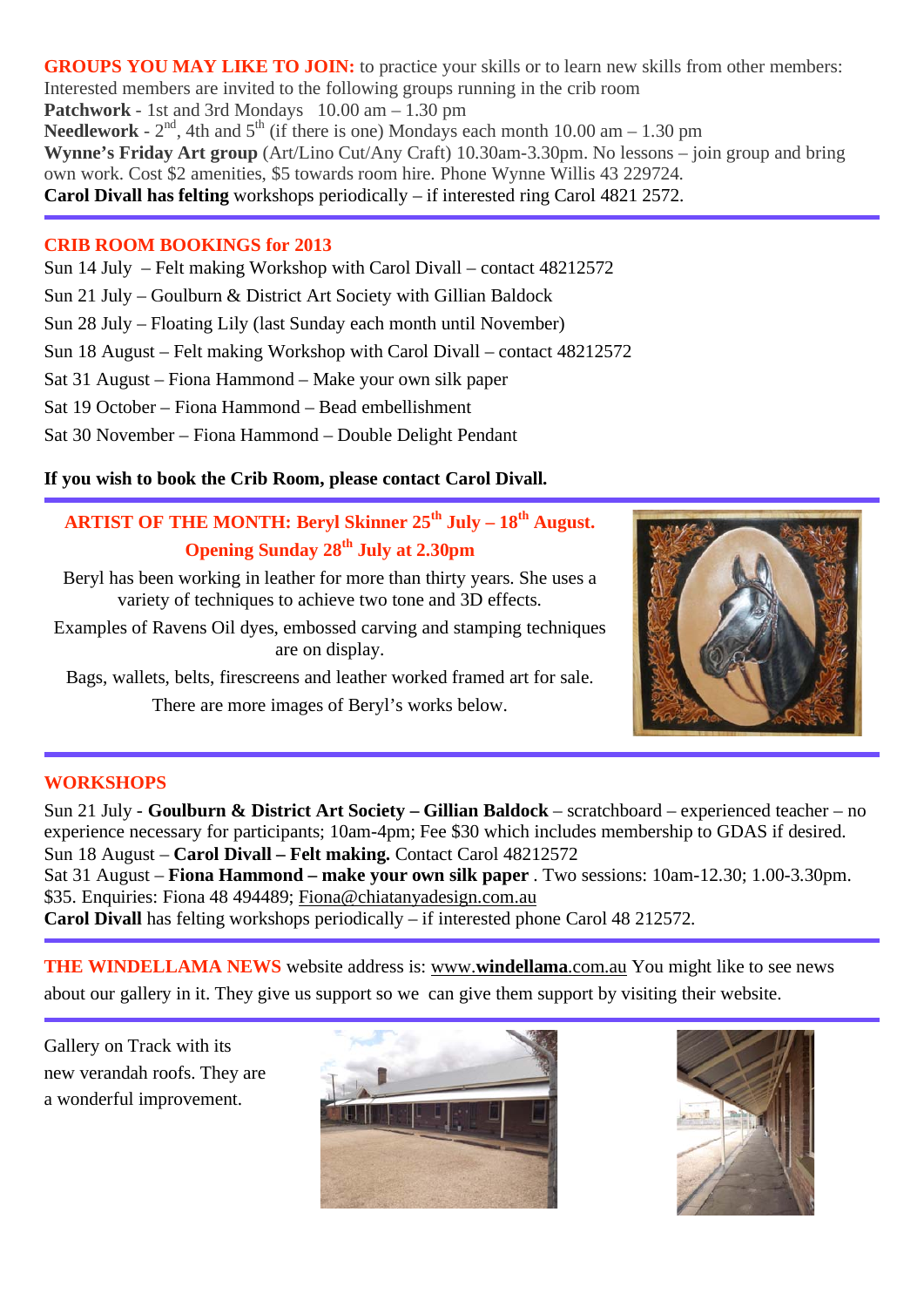#### **ARTIST OF THE MONTH**

June 19 – July 21: - Toni Valentine July 24 – August 25: Beryl Skinner, Leather worker August 28 – September 22 – Penny Saxton – ceramic, printings, etc September 25 – October 26 - Fiona Hammond – mixed media October 30 –November 23: Jane Lyons – painting and drawing November 27 – January 9, 2014: Margaret Carr painting and mixed media

#### **Some Artist of the Month plans for 2014**

February – Out of the Box: an Open Exhibition March – Phoenix Art Group May – Dressing a teapot: an Open exhibition. Would you like to make a booking for Artist of the Month for next year? Contact Carol.

**THE GOULBURN CLUB: This may well be worth members looking at for their exhibitions.** Gallery Rooms available for bookings in our historic music and arts venue – 19 Market St. Goulburn – art@goulburnclub.com or at www.goulburnclub.com.au

### **THE CURRENT AND NEXT ARTISTS OF THE MONTH: TONI VALENTINE & BERYL SKINNER**



Some of **Toni Valentine's** work in the corner - hangings, framed work and jewellery.



The photo doesn't do justice to Toni's large textile wall hanging.



Jewellery, and other items of Toni's on the main plinth.





A framed leather art work by **Beryl Skinner**. It is a free-standing work that is a fire-place screen.



Above: an attractive handbag and to the far left is a soft leather bag both made by Beryl Skinner.